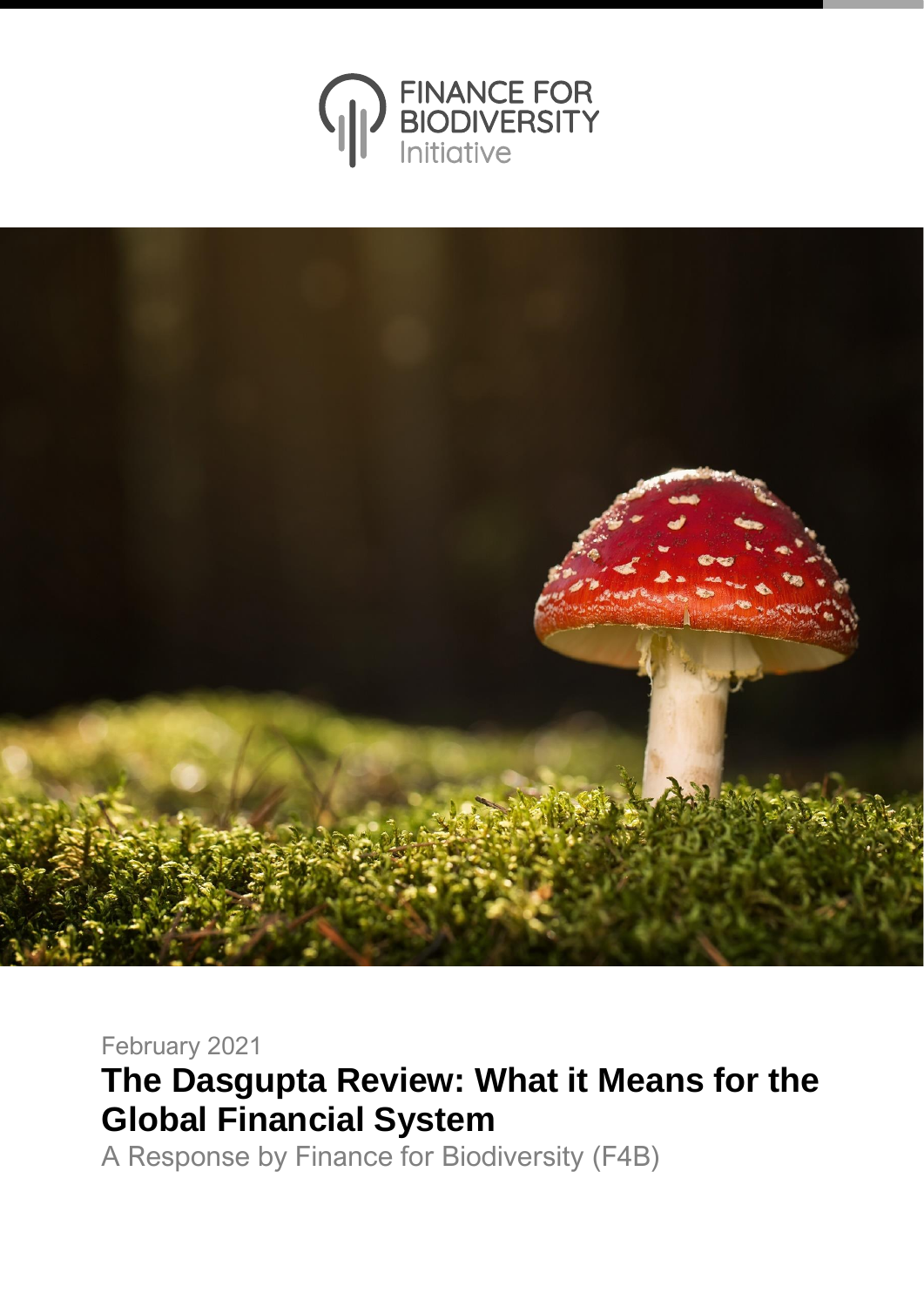

#### February 2021

# **The Dasgupta Review: What it means for the Global Financial System**

A Response by Finance for Biodiversity (F4B)

## **About this note**

This note compares the **[Dasgupta Review's](https://www.gov.uk/government/publications/final-report-the-economics-of-biodiversity-the-dasgupta-review) recommendations with F4B's** [framework](https://www.f4b-initiative.net/publications-1/aligning-global-finance-with-nature%E2%80%99s-needs%3A-a-framework-for-systemic-change-) on aligning Global Finance with Nature's Needs, and makes detailed policy recommendations.

Comments are welcomed. Please direct these to:

**Robin Smale:** [Robin.Smale@vivideconomics.com](mailto:Robin.Smale@vivideconomics.com)

**F4B media enquiries**: [press@f4b-initiative.net](mailto:press@f4b-initiative.net)

#### **About Finance for Biodiversity**

Finance for Biodiversity (F4B) aims to increase the materiality of biodiversity in financial decisionmaking, and so better align global finance with nature conservation and restoration. F4B is advancing five workstreams that create and amplify the feedback signals that increase the value of biodiversity in private and public financing decisions:

- Market efficiency and innovation
- Biodiversity-related liability
- Bridging biodiversity policy and financial rules and behaviour
- Citizen engagement and public campaigns
- Responses to the COVID crisis

For more information, visi[t www.f4b-initiative.net.](http://www.f4b-initiative.net/)

F4B is funded by the MAVA Foundation, which has a mission to conserve biodiversity for the benefit of people and nature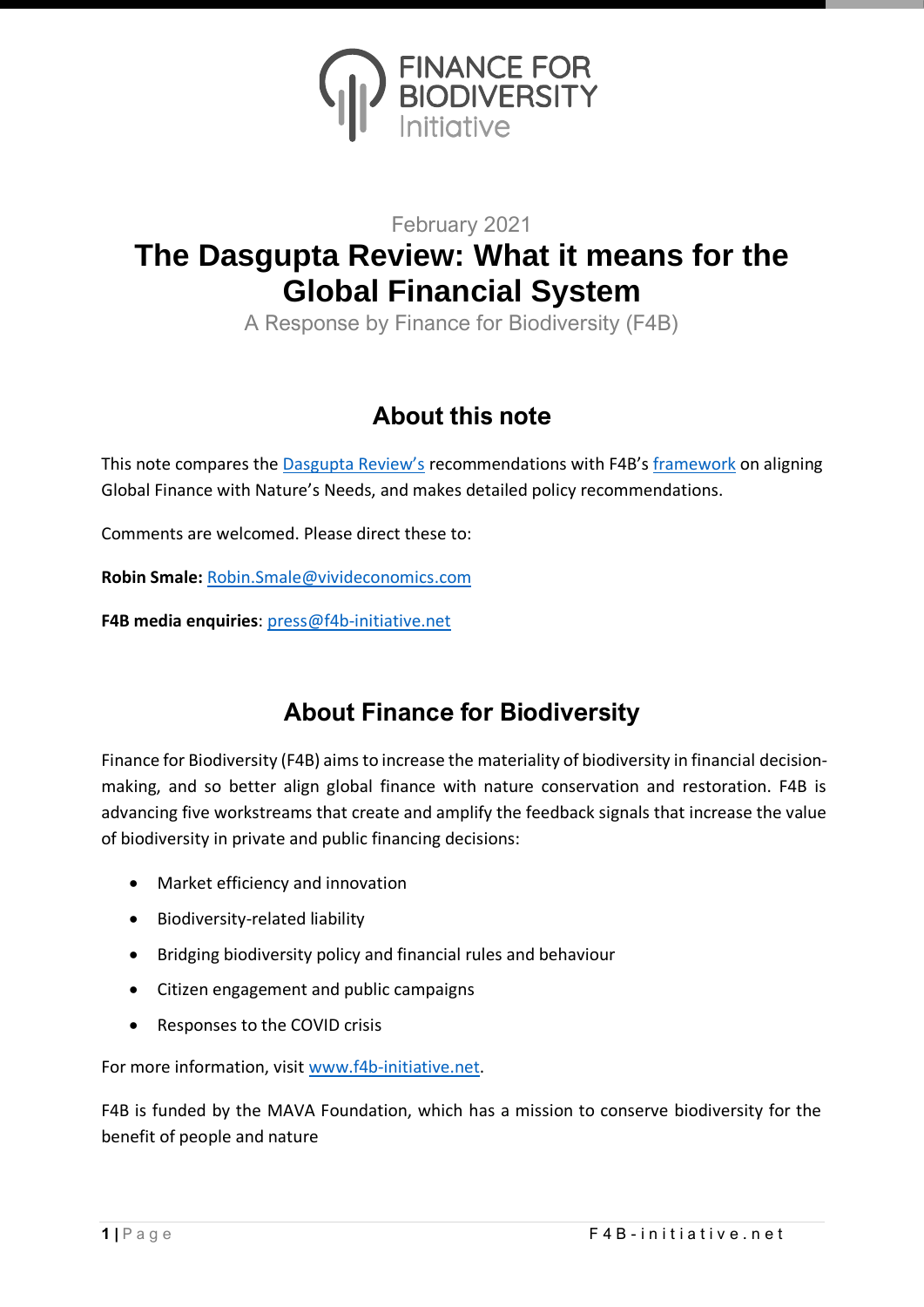

#### **1. Introduction**

The [Finance for Biodiversity Initiative](https://www.f4b-initiative.net/) has been considering the question of how to align Global Finance with Nature's Needs and has distilled the conclusions of much consultation and deliberation into the following six element framework. This note compares the [Dasgupta](https://www.gov.uk/government/publications/final-report-the-economics-of-biodiversity-the-dasgupta-review)  [Review's](https://www.gov.uk/government/publications/final-report-the-economics-of-biodiversity-the-dasgupta-review) recommendations with this [framework](https://www.f4b-initiative.net/publications-1/aligning-global-finance-with-nature%E2%80%99s-needs%3A-a-framework-for-systemic-change-) and makes detailed policy recommendations.

**1. Advance Citizens' Biodiversity Choices**: financial institutions should take account of citizens' individual and collective biodiversity-related rights and preferences in their financing decisions.

• Financial institutions inform and empower citizens to make biodiversity-related choices, as savers, lenders, insurers, consumers, voters and taxpayers.

• Regulators require financial institutions to adopt compliance processes to respect the heritage rights of indigenous communities to biodiversity stewardship and use, and to respect their traditional livelihoods.

**2. Disclose Impacts on Biodiversity**: financial institutions should publicly disclose actual and expected biodiversity impacts and associated risks.

• Financial institutions make the data and assumptions underlying reported impacts and risks publicly available, to enable effective citizen and shareholder action, and to facilitate the setting of effective standards, policies and regulation.

• Regulators require financial institutions regularly and publicly to report the biodiversity impact of their entire balance sheets, and to stress-test expected biodiversity risk.

**3. Create Liability for Biodiversity**: legal systems should make financial institutions liable for biodiversity impacts.

• Legislators extend liability for biodiversity damage caused by companies to their banks and other financing institutions.

• Regulators require financial institutions and corporates to establish biodiversity protection as a public fiduciary responsibility of company directors in their corporate governance.

**4. Align Public Finance with Biodiversity**: governments and public agencies should transparently align all public finance to biodiversity-related policies, goals and commitments.

• Governments eliminate or reform all biodiversity-negative subsidies and taxes and develop and scale up incentives for biodiversity restoration.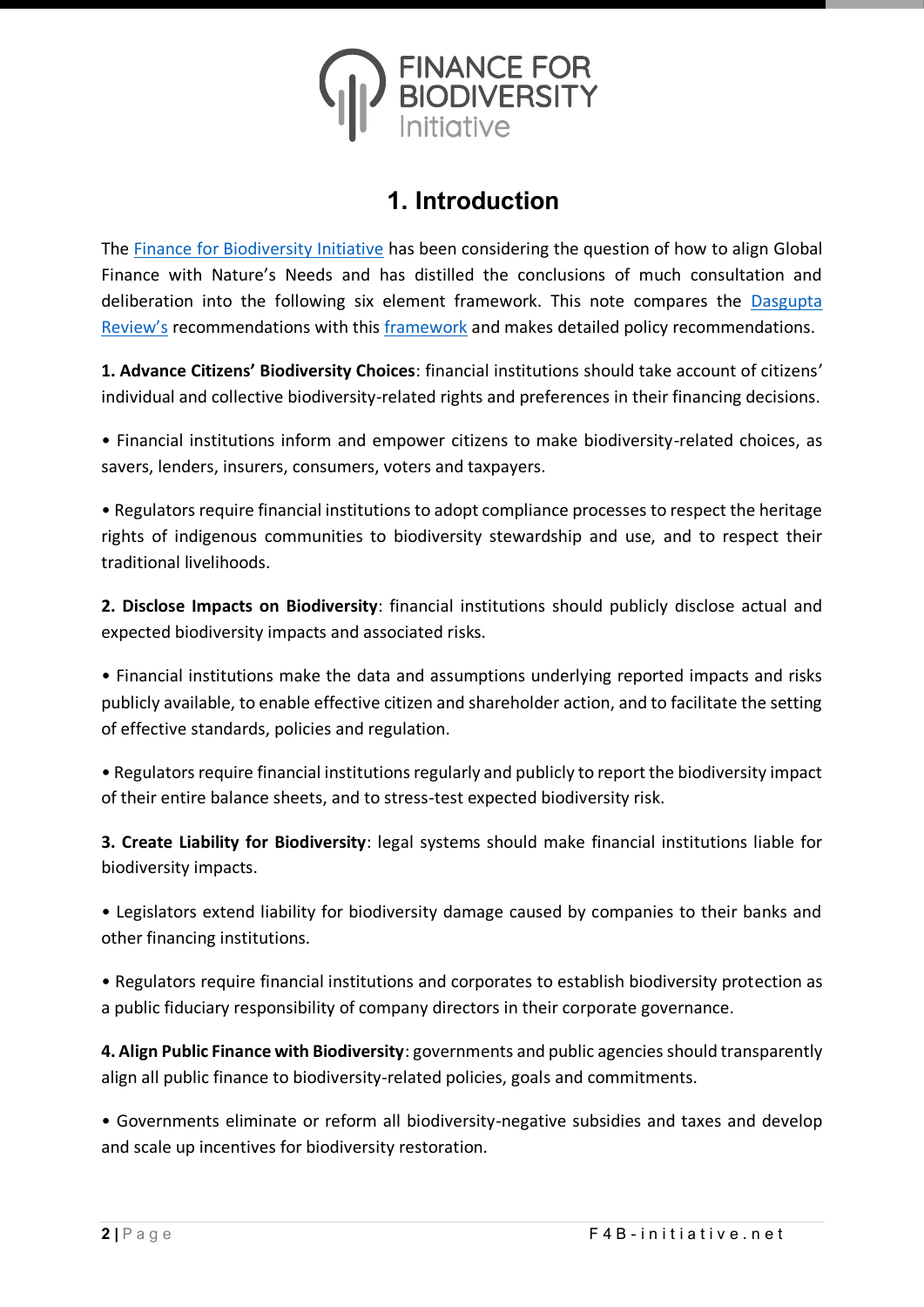

• procurement, investments and financial instrument design, sovereign debt arrangements and monetary practices.

**5. Align Private Finance with Public Policy**: financial institutions should ensure that their activities are consistent with biodiversity-related public policies, goals and commitments.

• Financial institutions align their financing with biodiversity-related public policies and international commitments – for example, through assurance of net gain of biodiversity and ecosystem services.

• Regulators require financial institutions to align their financial practices, including the design of financial instruments, offers and services, with the biodiversity-related public policies and biodiversity-related international public policy commitments in jurisdictions where they operate.

**6. Integrate Biodiversity into Financial Governance**: institutions governing global finance should ensure that financial institutions effectively steward biodiversity.

• Governance arrangements, including mandates, instruments, and the basis on which governing bodies are held to account, should be demonstrably responsible, capable and effective in stewarding the impact of finance on biodiversity.

• Financial governance institutions, including financial regulators and monetary authorities, standards setters, and those with fiduciary responsibilities for financial assets, should publicly explain the past and likely impacts of their decisions and actions on biodiversity.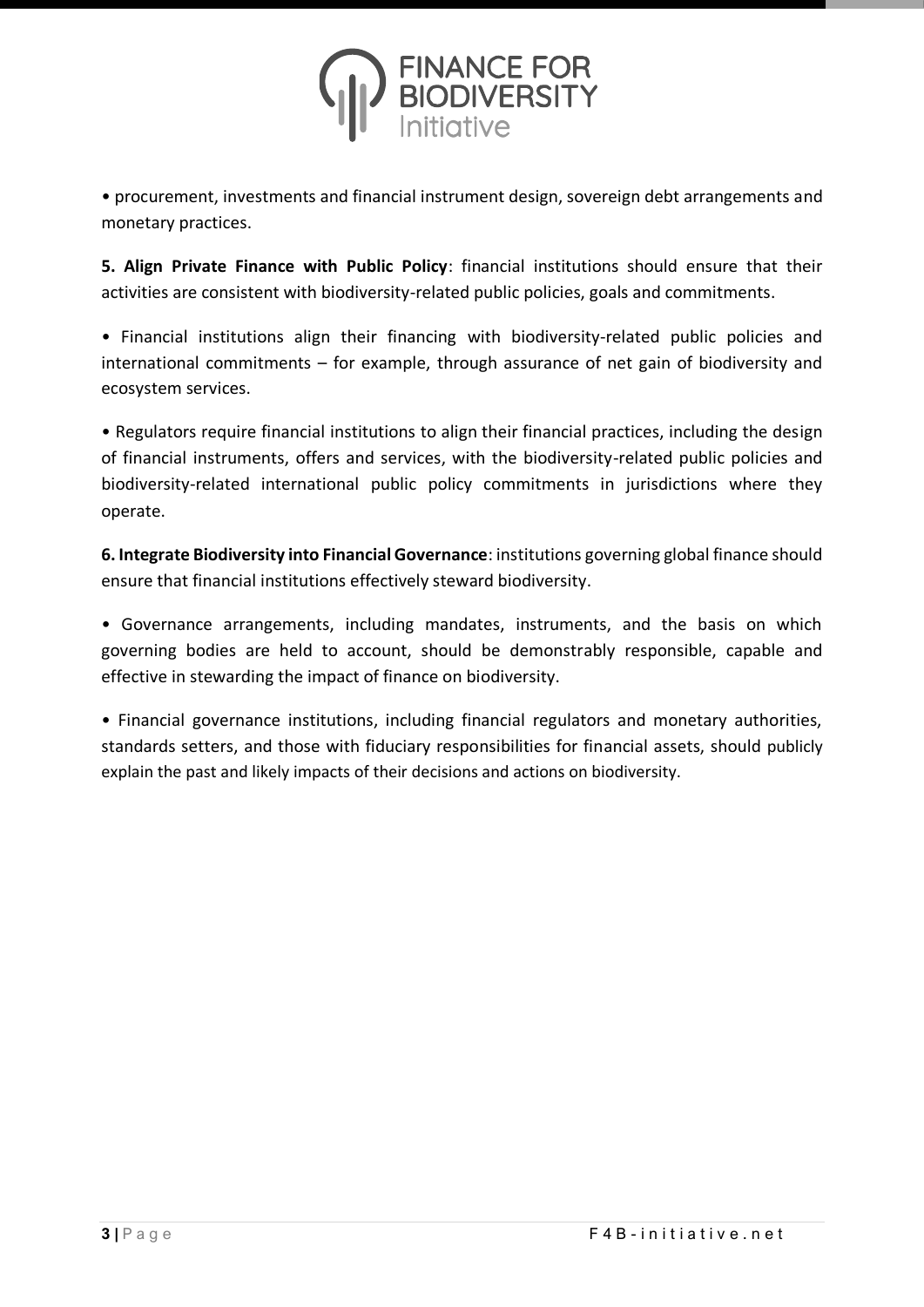

## **2. The Dasgupta Review's Findings**

Finance for Biodiversity (F4B) warmly welcomes the Dasgupta Review on the Economics of Biodiversity for having set out the arguments for action on biodiversity and having stated that there is 'a need to identify and reduce financial flows that directly harm and deplete natural assets'. We offer the following observations on the reform of the financial system needed to address the crisis in nature:

- The proportion of finance devoted to conservation and restoration should increase, for example, in Protected Areas and through Overseas Development Assistance.
- 'Central banks and financial supervisors can assess the systemic extent of Naturerelated financial risks.'
- 'A set of global standards is required, underpinned by data.'
- 'Businesses and financial institutions could … be obliged to integrate Nature-related considerations within their objectives. The idea ultimately is to have them assess and disclose their use of natural capital.'
- 'Financial regulators and supervisors can play a key role in the necessary shift by changing their own assessment horizons and using their regulatory powers.'

Having identified some of the elements needed, the report sets up the question of what a comprehensive financial system response to the crisis would look like, and the details of the solutions that should or could be deployed.

#### **3. The coordinating and guiding role of governments**

In clearly setting out the need for a transition to reduce financial flows that harm and deplete natural assets and, conversely, increasing financial flows to conserve and restore natural assets, the Dasgupta Review describes the extent of this change as no less in ambition than the post-Second World War Marshall Plan in Europe.

Faced with this disruptive but essential transition, participants in the financial system now need governments to confirm the ambition and set out the changes that it will involve, and their timeframe, so that all parties can prepare and adapt with greater certainty. If the example of climate change offers useful pointers, Governments should set a collective ambition for a **Nature**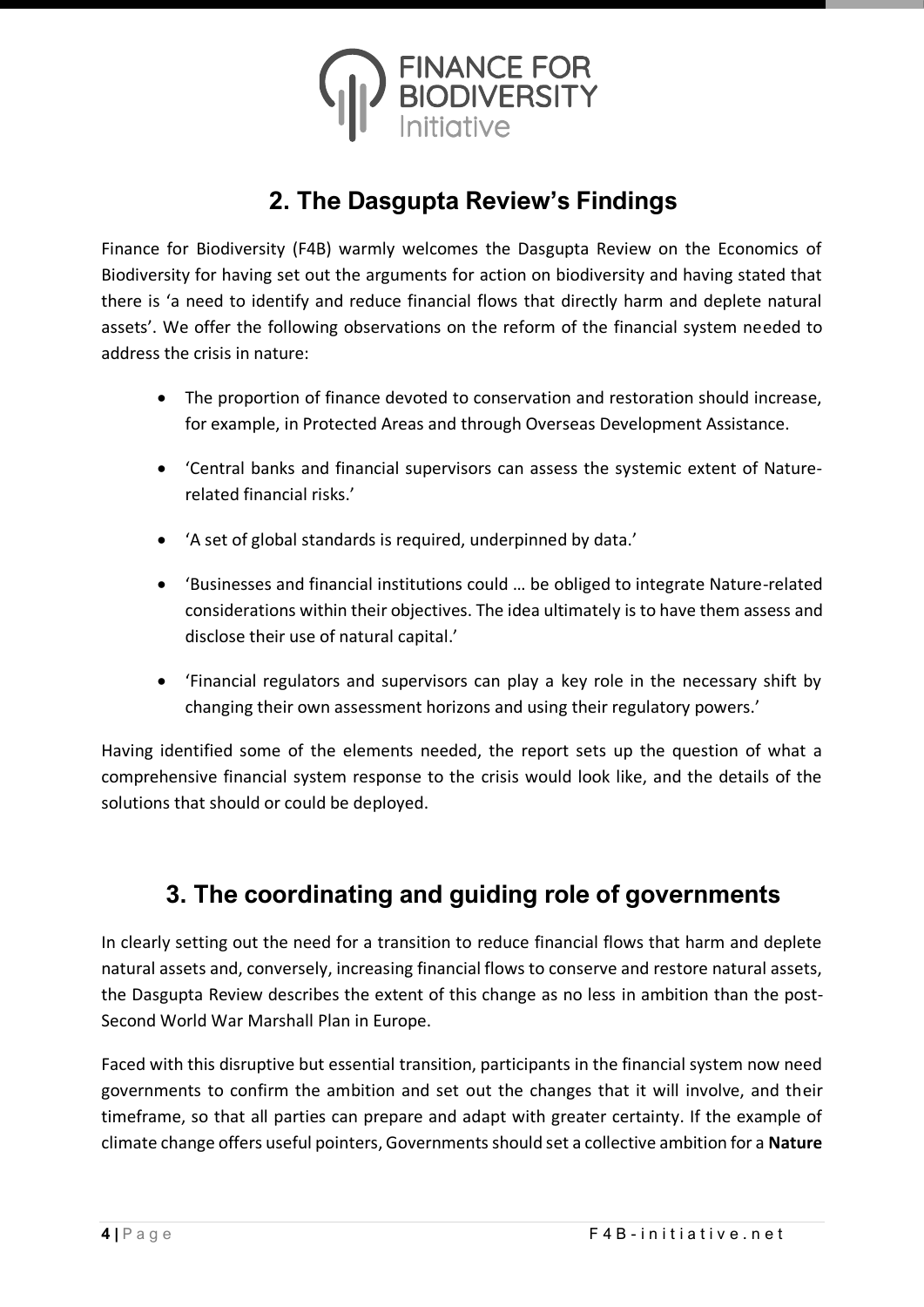

**Positive Transition** in the global economy as a necessary complement to the Net Zero goal for carbon emissions. This would pre-dispose both non-financial and financial corporations to make commitments to a Nature Positive Transition or similar objective, just as over 1,500 firms have already made commitments to Net Zero carbon emissions. These commitments by governments have triggered a great deal of innovation in law, regulation, culture, institutions, technology and policy. Framed by a collective commitment to a Nature Positive Transition, the same can be expected as a response to the nature crisis.

The managers and owners of financial corporations will need governments to lay out strategies and timelines, and to provide the leadership, and the legislative and regulatory basis within which the transition to a nature positive financial system can take place.

## **4. Implementing the Dasgupta Review's recommendations**

The Dasgupta Review clearly states the need to **align public finance with nature.** Governments and public agencies can transparently align all public finance to biodiversity-related policies, goals and commitments through two key actions. First, as the Review clearly recommends, by eliminating or reforming all nature-harming subsidies and taxes and by developing and scaling up incentives for biodiversity restoration. Second, through public procurement, investment and financial instrument design, and additional to the Review's recommendations, through the design of sovereign debt arrangements and through the market activities of central banks.

#### **4.1. Public procurement and finance**

The Dasgupta Review places at the top of its recommendations the **removal of subsidies** which cause material harm to biodiversity and nature. The complement to this is for public procurement officers to require **vendors to disclose biodiversity and nature impacts** along the entire procurement value chain. In matters as important as this, finance ministries including HM Treasury should publish annual reports on the progress they are making to **realign the fiscal regime to become nature positive**, including through taxes, subsidies, quantitative easing, foreign sovereign debt purchases and restructurings.

Governments are themselves large investors in assets. As Professor Dasgupta points out, they should **rebalance their public asset portfolios to a Nature Positive Transition**, from natureharming to nature-enhancing investments. For example, the Bank of England should divest from holding assets which cause material harm to biodiversity and nature so that its portfolio becomes nature positive within a defined and limited timescale.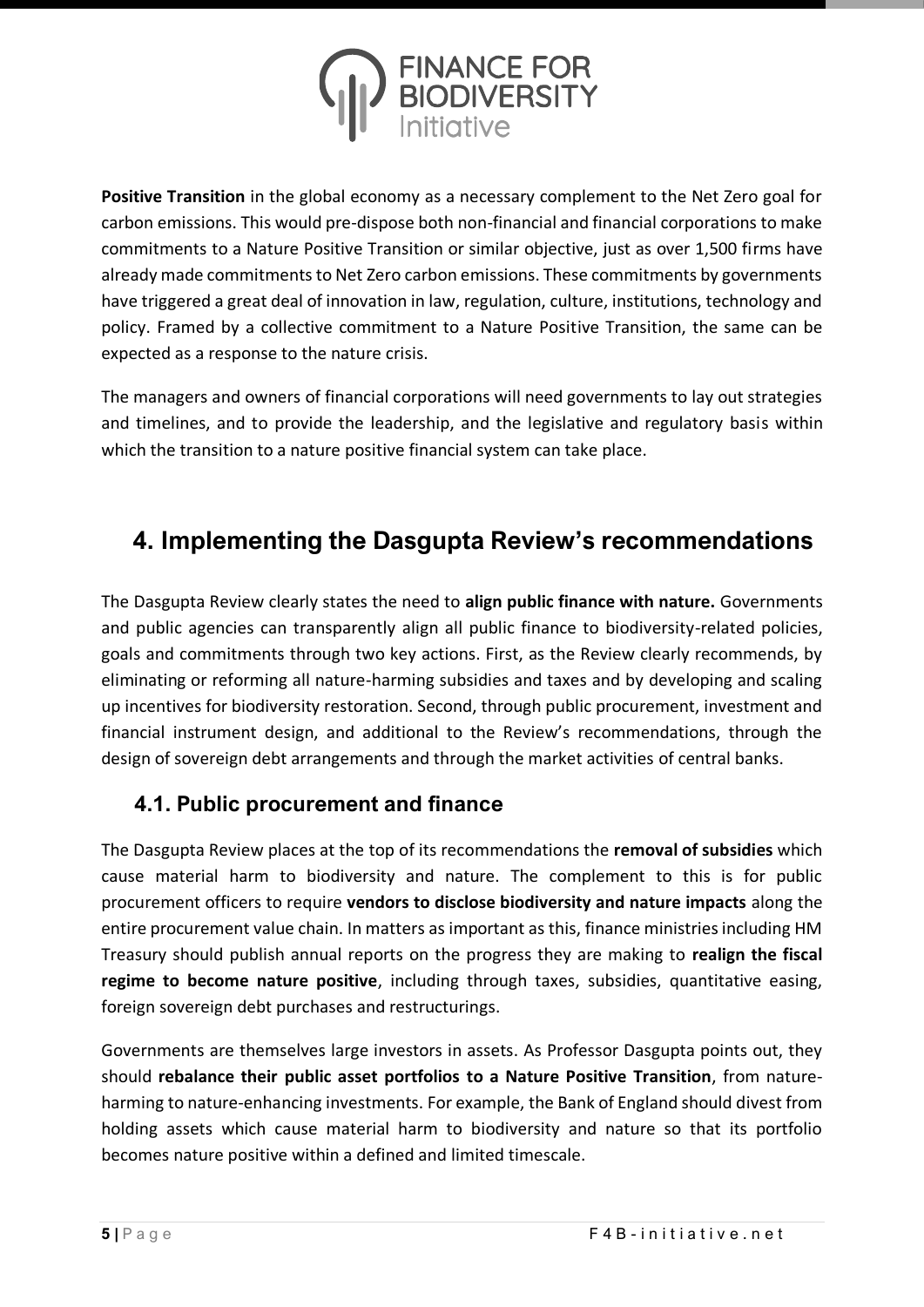

Governments can take effective action to stem the flow of private money to nature depleting activities by **recognising financial services as part of the supply chain**. The UK Government should use legislative opportunities such as the Financial Services Bill and the Environment Bill to introduce a Duty of Care on financial institutions so that they may not finance activities that cause loss and degradation of key ecosystems, such as tropical forests.

A hugely important opportunity, rightly emphasised by the Review, concerns the **mandates which donor governments give to development finance institutions** (DFIs). The DFIs that responsible governments sponsor should insist on lending policies that are at least 'equivalent' to national and international biodiversity and nature policies. They should encourage other sponsors to do the same, for example, by forming a club of like-minded sponsors. All DFIs should routinely measure and publicly disclose the biodiversity and nature risk and impacts of their funds. At present, none of them undertake such stress testing and impact disclosure of their balance sheets. The UK Government should start by requiring the DFIs to which it is a donor to do so as a condition of future funding.

#### **4.2. Financial Services Regulation**

The Review also makes clear the need for transparency, achieved through **financial disclosure**. Professor Dasgupta exhorts financial supervisors and regulators to use their regulatory powers. First, supervisors can require financial institutions (banks, pension funds and insurers) to disclose material risks, both from dependency and transition, and foreseeable trends and impacts of their investments on biodiversity and nature, and to publish their policies on the management of these risks. This will protect system stability. As the Review says, they will have to look to longer assessment horizons and anticipate the inevitable policy response which imposes transition risk on financial institutions.

In order to make **financial disclosure** possible, there will have to be a flow of information between corporates and the financiers. The corporations in which financial institutions invest will have to share data on the locations and nature of their activities so that the nature and biodiversity risk of their activities can be assessed by financial institutions. This will allow financial institutions to carry out their new disclosure duties.

The Review remarks on the need for global standards. It is clear that a proliferation of standards would be costly and undesirable. Thus, reporting requirements in the UK and elsewhere should align, where appropriate, with those imposed under the EU Non-Financial Reporting Directive (NRFD) and the EU Taxonomy, in order to avoid proliferation of reporting standards, and the **international associations of supervisory bodies should cooperate to develop global standards**.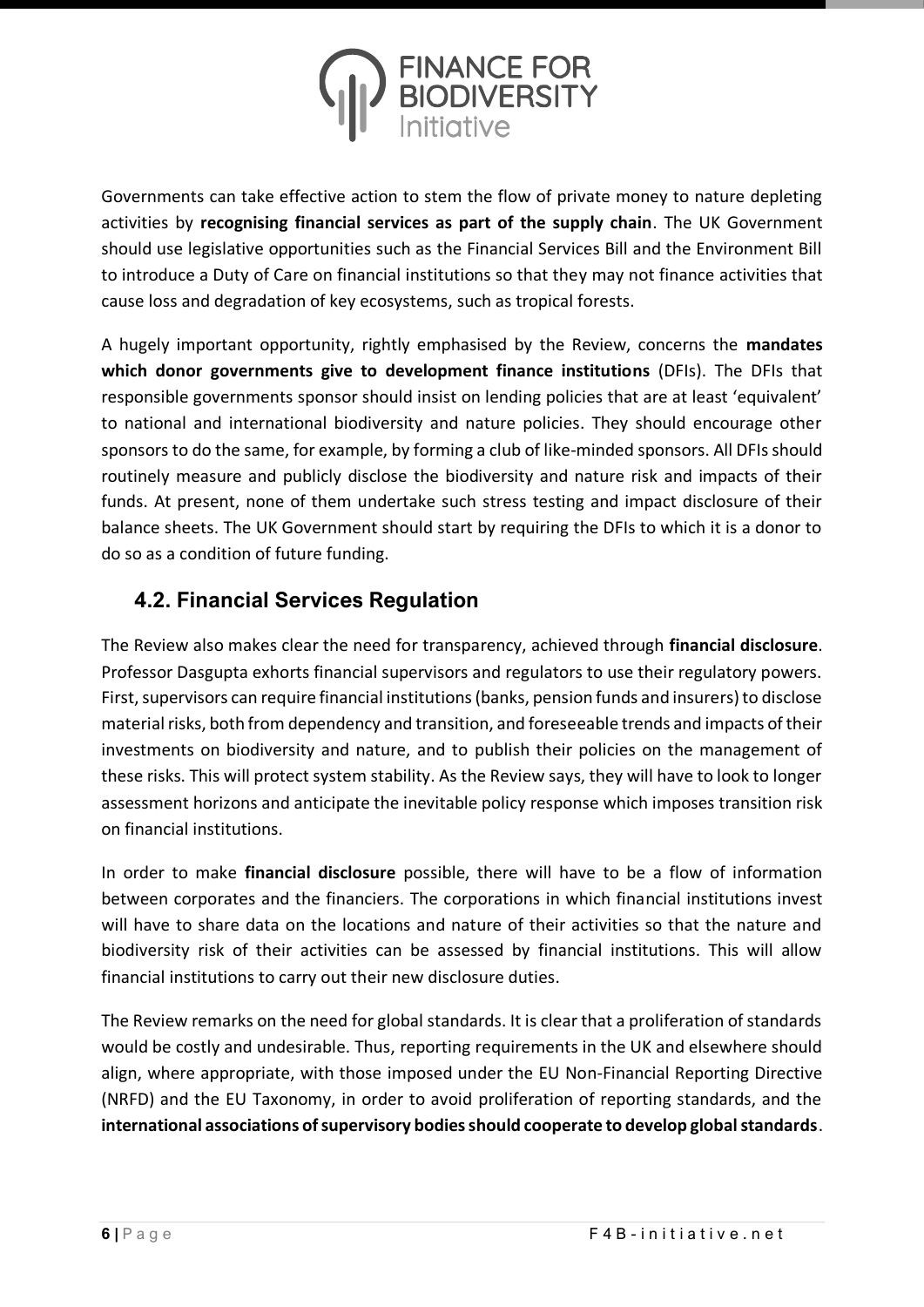

With these foundations for disclosure in place, the Taskforce for Nature-related Financial Disclosure will be able to and should **expand to report on biodiversity and nature impacts**, as well as risks. This will allow it to cover transition as well as dependency risks. It will also make sense to extend the UN Sustainable Stock Exchanges Initiative on global climate related disclosures to include a **task team** on nature related financial disclosures, to ensure integration, collaboration and feedback on TNFD.

Turning to other aspects of the 'key role' that Professor Dasgupta identifies for financial regulators and supervisors, those authorities should now take steps to adapt the climate playbook, in which insurance supervisors began by sending **questionnaires** to insurers to ask about their climate risk exposure. They and their fellow banking and pension supervisors should now do the same on biodiversity and nature-related risk. This will raise awareness of forthcoming nature compliance requirements, such as **stress testing**, at board level.

Given the Marshall Plan scale of Professor Dasgupta's ambition, the UK Treasury should now convene the Bank of England and the supervisory authorities as part of a new Treasury **Biodiversity Working Group**. This should join up all relevant policy work within government and within financial supervision, while allowing the supervisors to continue their role at arm's length.

One of the successes of the Marshall Plan was its ability to align many players behind its objectives. The same is needed here to respond effectively to the scale of the global nature crisis. Financial regulators, through their licensing regimes, can make 'equivalent' their policies with national and international biodiversity policies. They can also require their regulated entities to **compare and publish** performance against national and international policies. Central banks should, like the other financial institutions, be expected to show that their **balance sheet activities are 'equivalent'** to national and international policies on climate, nature and biodiversity.

The Dasgupta Review notes with concern that financial institutions very rarely have policies on nature risk and impact. Supervisory authorities should require domiciled financial institutions to develop **policies and strategies** which prepare them for the nature positive transition. For pension funds, this will include policies on biodiversity and nature in their **Statements of Investment Principles**, statements which embody the preferences of pension fund holders, after they have been consulted. Supervisors may then test those statements for policy equivalence.

There are further opportunities for alignment in trade finance, where banks issue of letters of credit, and can require warrants that the goods have been produced without breach of national biodiversity and nature laws.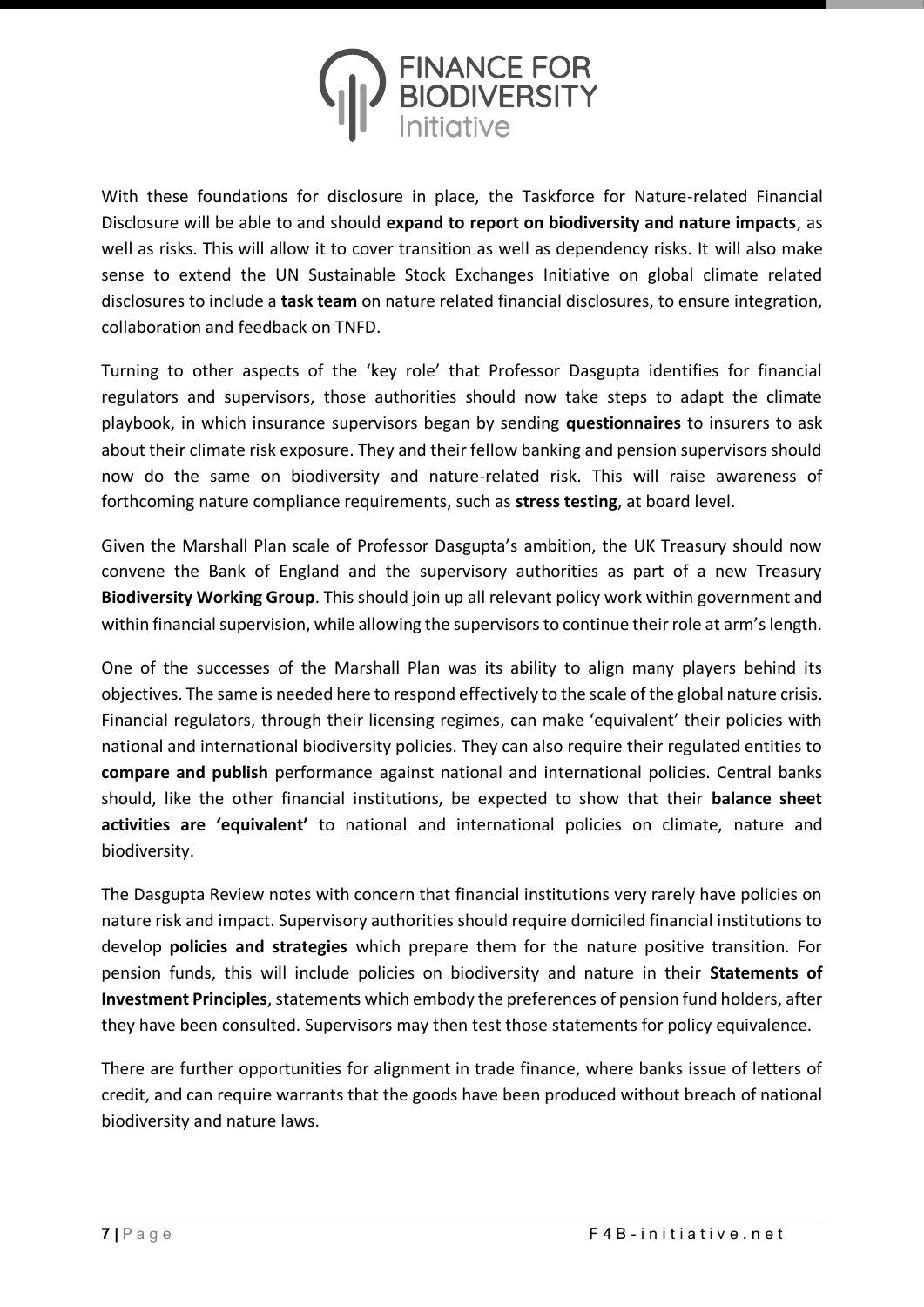

#### **5. Further Actions**

The Dasgupta Review has identified many of the elements which the Finance for Biodiversity Initiative has set out as necessary in its Framework for reform of the financial system. However, it has missed out some of the elements which would make the prescription sufficient. In particular, it has not linked choices for citizens explicitly to finance and the extension of liability for nature damage to financiers.

Financial institutions should take account of citizens' individual and collective biodiversityrelated rights and preferences in their financing decisions. Financial institutions should inform and empower citizens to make biodiversity-related choices, as savers, lenders, insurers, consumers, voters and taxpayers. In addition, regulators should require financial institutions to adopt compliance processes to respect the heritage rights of indigenous communities to biodiversity stewardship and use, and to respect their traditional livelihoods.

At present, most legal systems insulate investors from the liabilities associated with the damage caused by the use of proceeds. This has allowed investors to continue to pour capital into nature depleting activities without accountability or penalty. Legal systems, including in the UK, should make financial institutions liable for biodiversity impacts, treating them as a core party to the supply chain, as they are economically and through the control they exert over management. They can do this by extending liability for nature and biodiversity damage caused by companies to their banks and other financing institutions. A reasonable reaction to this liability would be for regulators to require financial institutions and corporates to establish nature and biodiversity protection as a public fiduciary responsibility of their company directors.